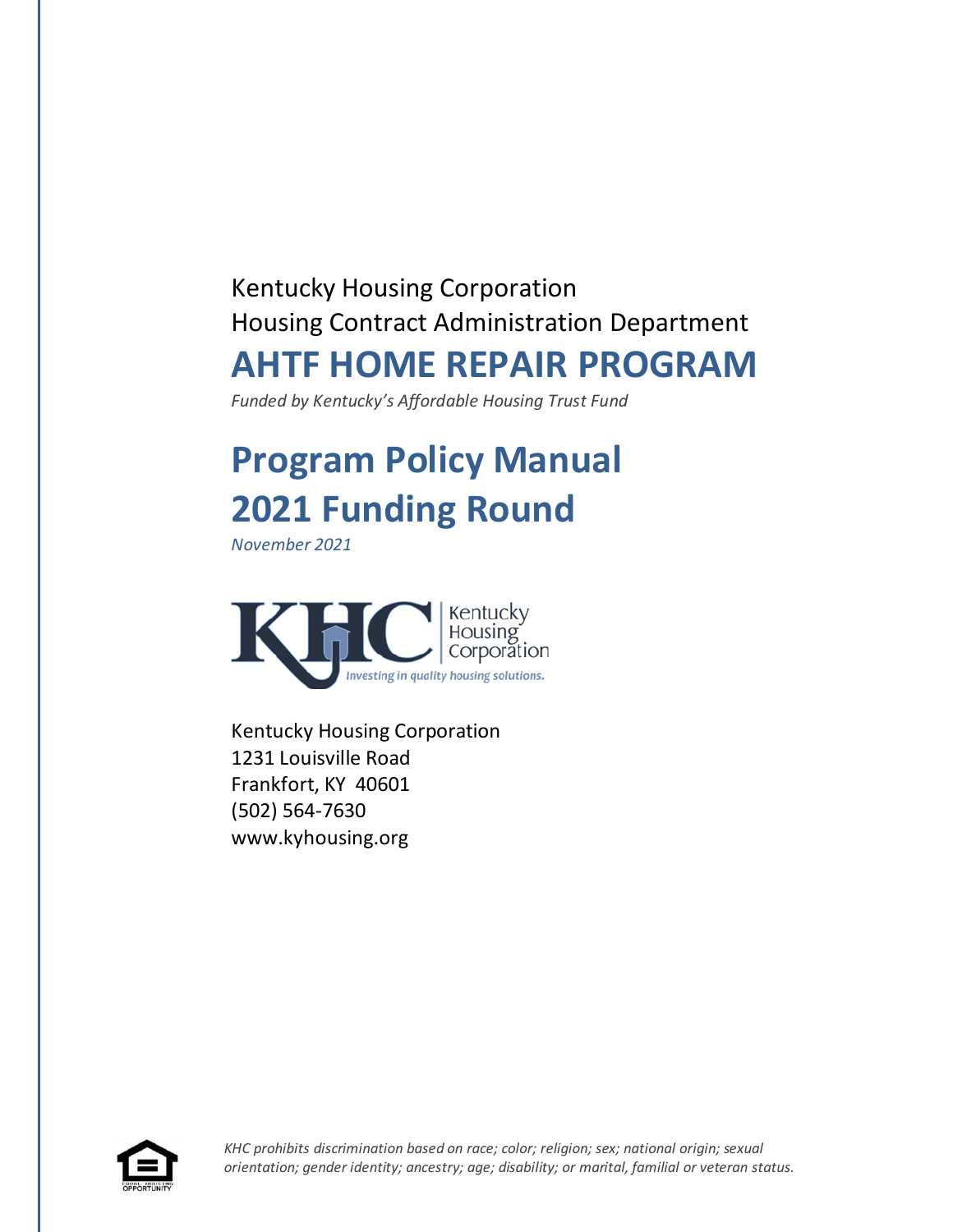The policies outlined in the manual are effective for projects funded after January 1, 2022. All previous awards of KHC funds for owner-occupied home repair funding must follow policies in place at the time of award.

#### **Copyright**

Copyright ©2021 by Kentucky Housing Corporation. All rights reserved.

**\_\_\_\_\_\_\_\_\_\_\_\_\_\_\_\_\_\_\_\_\_\_\_\_\_\_\_\_\_\_\_\_\_\_\_\_\_\_\_\_\_\_\_\_\_\_\_\_\_\_\_\_\_\_**

No part of this document may be reproduced or utilized in any form or by any means, electronic or mechanical, including photocopying, recording, or by any information storage and retrieval system, without permission in writing from Kentucky Housing Corporation.

Published in the United States of America by: Kentucky Housing Corporation 1231 Louisville Road Frankfort, KY 40601 Author: Kentucky Housing Corporatio[n www.kyhousing.org](http://www.kyhousing.org/)

#### **Notice**

This manual serves as a reference for Kentucky Housing Corporation's administration of AHTF Home Repair Program. KHC program policy manuals are subject to change without notice.

To the best of our knowledge, the information in this publication is accurate; however, neither Kentucky Housing Corporation nor its affiliates assume any responsibility or liability for the accuracy or completeness of, or consequences arising from, such information. Changes, typos, and technical inaccuracies will be corrected in subsequent publications. This publication is subject to change without notice. The information and descriptions contained in this manual cannot be copied, disseminated, or distributed without the express written consent of Kentucky Housing Corporation. This document is intended for informational purposes only. The manual is not inclusive of all resources needed to successfully administer a project.

Separate policy manuals are available for other Housing Contract Administration programs.

Please submit a request to the Housing Contract Administration (HCA) Help Desk if you have questions or need additional assistance with materials within this manual. Go to<https://kyhmis.zendesk.com/home>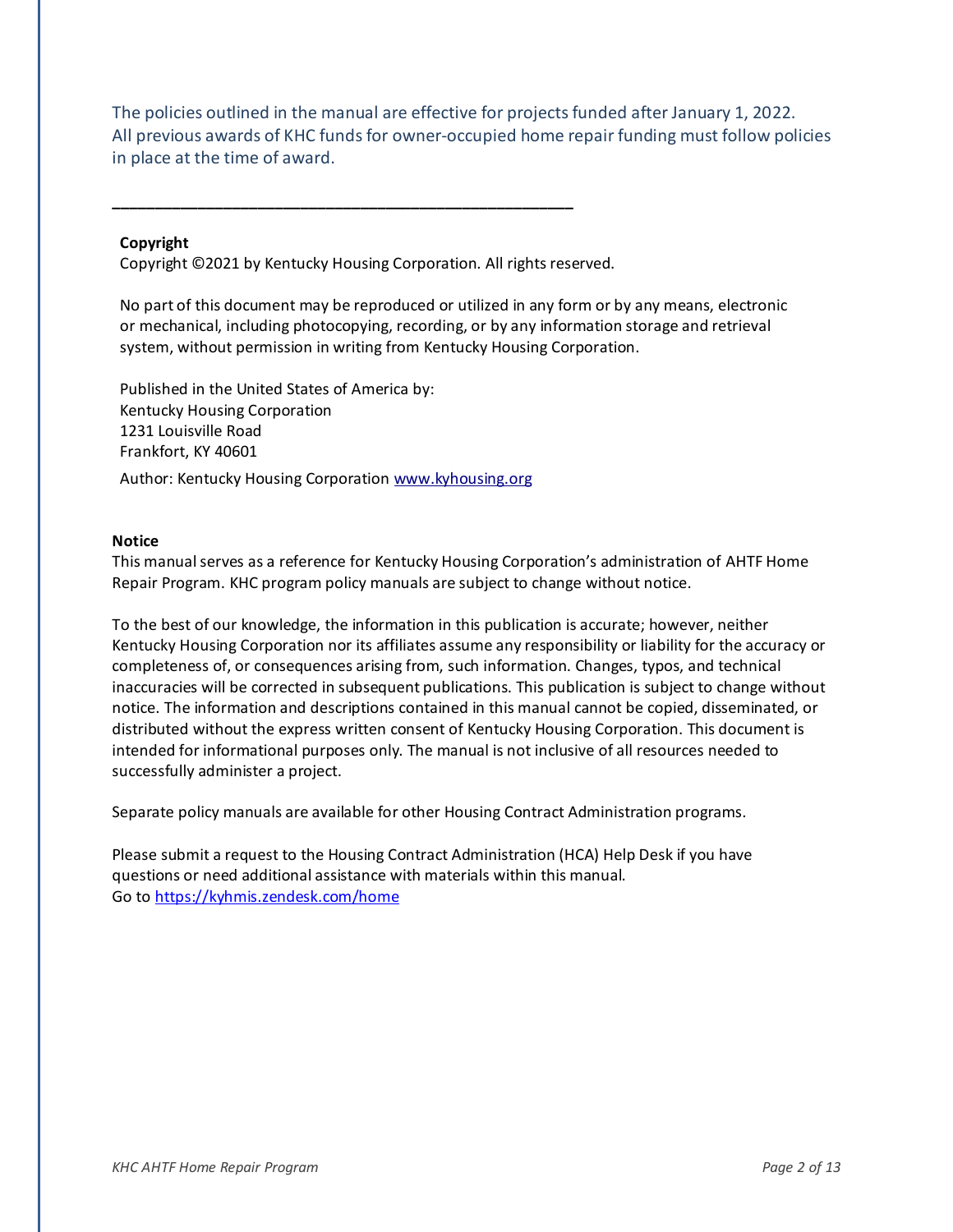#### **Contents**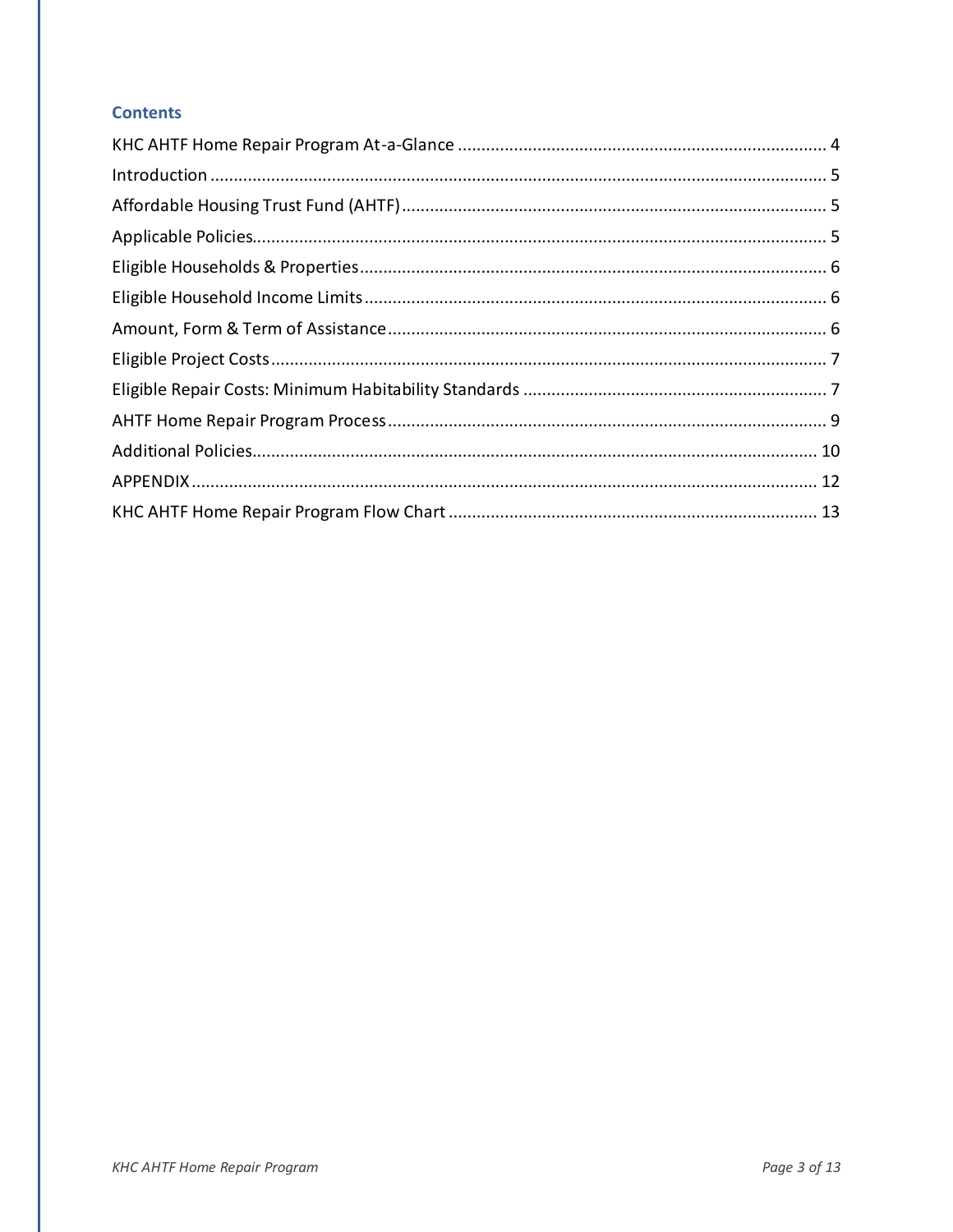# **KHC AHTF Home Repair Program At-a-Glance**

<span id="page-3-0"></span>

| <b>Purpose</b>                                                | To stabilize the residences of low-income homeowners with essential<br>repairs to keep or make their home habitable.                                                                                                                                                                              |
|---------------------------------------------------------------|---------------------------------------------------------------------------------------------------------------------------------------------------------------------------------------------------------------------------------------------------------------------------------------------------|
| <b>Funding Source</b>                                         | Kentucky's Affordable Housing Trust Fund (AHTF)                                                                                                                                                                                                                                                   |
| <b>Eligible Households</b>                                    | Homeowners with combined household income <60% AMI and non-home<br>assets valued at no more than \$50K.<br>Homeowners must have ownership interest in the land and the home to<br>be repaired.                                                                                                    |
| <b>Eligible Properties</b>                                    | Single-family detached homes or manufactured homes.<br>Home must be the homeowner's primary residence.                                                                                                                                                                                            |
| <b>Geography</b>                                              | Anywhere in the Commonwealth of Kentucky                                                                                                                                                                                                                                                          |
| <b>Maximum</b><br><b>Assistance</b>                           | \$15,000 per home (or \$20,000 until June 30, 2022 or unless otherwise<br>posted in a public notice by KHC). No additional AHTF assistance can go<br>to a home during the 5-year deed restriction. Assistance can be paired<br>with other repair, weatherization, and energy efficiency programs. |
| <b>Eligible Repairs</b>                                       | Repairs necessary to bring a home up to KHC's Minimum Habitability<br>Standards. When a household member is disabled, accessibility<br>adaptations are also eligible.                                                                                                                             |
| Form & Term of<br><b>Assistance</b>                           | Grant secured with a deed restriction for 5 years.                                                                                                                                                                                                                                                |
| <b>Eligible Applicants/</b><br><b>Sponsors</b>                | Non-profit agencies and local governments with demonstrated capacity<br>and experience who are in good standing with both the Commonwealth<br>and KHC. Eligible applicants must have at least 1 full-time employee.                                                                               |
| <b>Admin Fee for</b><br><b>Applicants/</b><br><b>Sponsors</b> | 7.5% of the total cost of repair work (maximum admin. fee = \$1,125).<br>This limit does not include labor or construction management costs.<br>The admin fee is separate from the maximum assistance amount.<br>Therefore, the maximum per-property funding is \$16,125.                         |
| <b>Inspections</b>                                            | Before releasing funds and before repair work can begin, KHC must<br>receive property photos and a approve a detailed scope of work.<br>Before final reimbursement is made, the home must pass KHC's on-site<br>inspection of completed work.                                                     |
| <b>Program Forms &amp;</b><br><b>Templates</b>                | <b>HCA Help Desk, AHTF Home Repair</b>                                                                                                                                                                                                                                                            |

*Additional detail available in the following sections of this program guide.*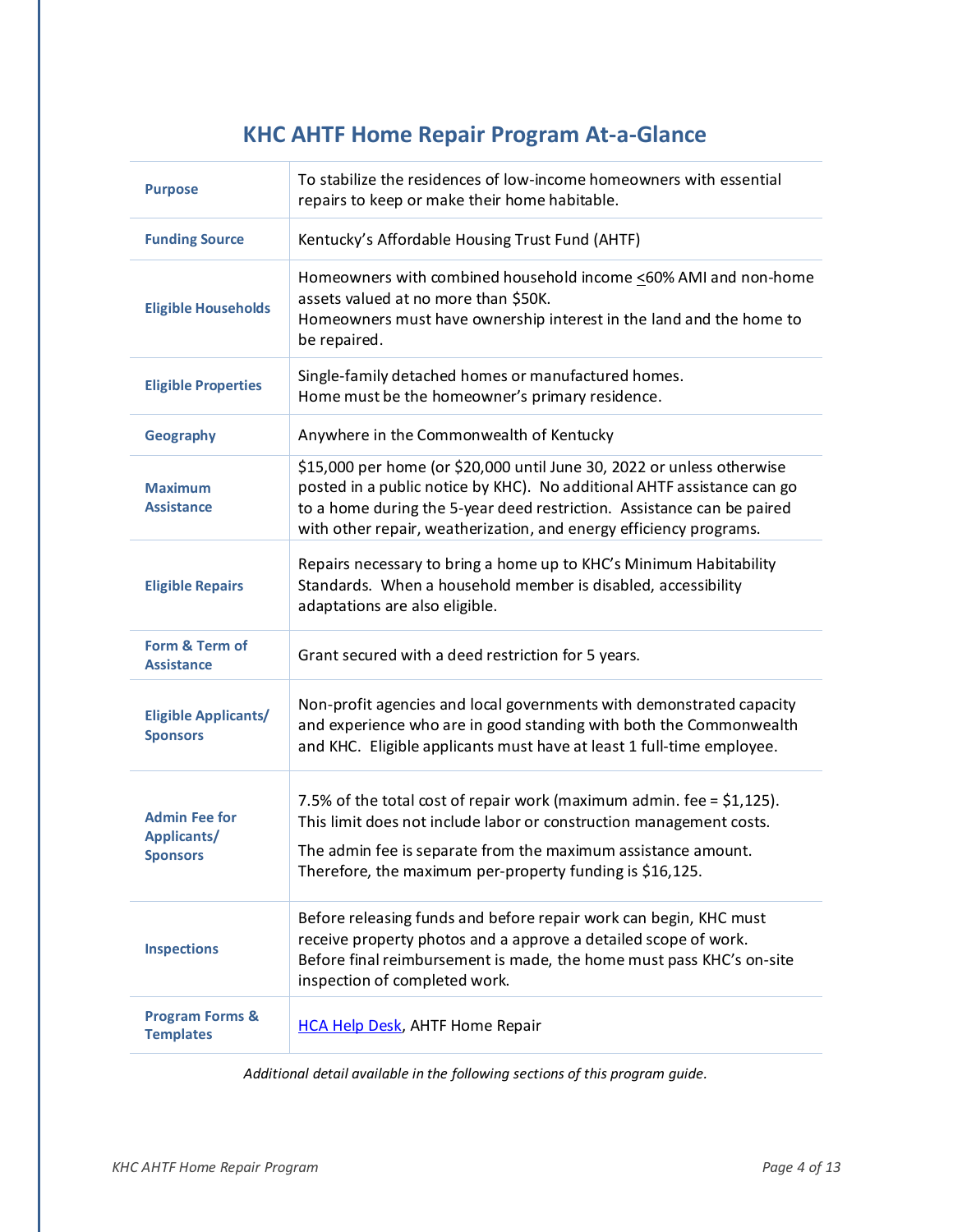# <span id="page-4-0"></span>**Introduction**

Kentucky Housing Corporation (KHC) created the AHTF Home Repair program to stabilize the residences of low-income homeowners throughout the Commonwealth with essential repairs to keep or make their home habitable.

KHC's aim for the AHTF Home Repair program is to avoid having low-income homeowners living in homes that do not meet KHC's Minimum Habitability Standards. A secondary aim is to install accessibility improvements when one or more household members are persons with a disability.

Throughout this manual, the term "agency" will refer to organizations who are awarded AHTF Home Repair funds and are implementing repair projects.

# <span id="page-4-1"></span>**Affordable Housing Trust Fund (AHTF)**

The AHTF was established by the Kentucky State Legislature (see KRS §198A.700-730) to provide housing for low-income Kentuckians. The fund was created in response to economic conditions, federal housing polices, and declining resources; which adversely affected the ability of very low-income persons to obtain safe, quality, and affordable housing.

There are four priorities for use of AHTF:

- 1) New construction projects for low-income households.
- 2) Projects using existing, privately-owned housing stock.
- 3) Projects using existing, publicly-owned housing stock.
- 4) Applications from local governments for projects demonstrating effective zoning, conversion, or demolition controls for single-room occupancy units.

As required by KRS §198A.720 (6), a minimum of 40% of all funds received is to be used for rural areas of the Commonwealth. To be considered rural, properties must be in areas defined as rural by USDA Rural Development (RD). Agencies can determine if the property is in a rural area by accessing the RD Property Eligibility Sit[e https://eligibility.sc.egov.usda.gov/eligibility/welcomeAction.do](https://eligibility.sc.egov.usda.gov/eligibility/welcomeAction.do), "Single-Family" and then enter the property address.

# <span id="page-4-2"></span>**Applicable Policies**

These guidelines govern agencies and projects awarded funding under KHC's AHTF Home Repair program. The most up-to-date version of this manual and associated program documents are located on the **HCA Help Desk.** 

#### **AHTF Home Repair projects will be governed by and must adhere to the cumulative information contained in these guidelines, as applicable:**

- *KHC AHTF Home Repair 2022 Policy Manual (this document)*
- AHTF Regulations *(Kentucky Revised Statues §198A.700 TO §198A.730)*
- *AHTF Home Repair Project Set-Up Template (downloaded from the HCA Help Desk.)*
- KHC Minimum Habitability Standard *(included in this manual)*
- The agency's application for funding
- Grant agreement(s) between the applicant and KHC
- The AHTF Administrative Certifications

Agencies implementing AHTF Home Repair projects are expected to be familiar with and adhere to the guidelines and requirements described in the documents listed above.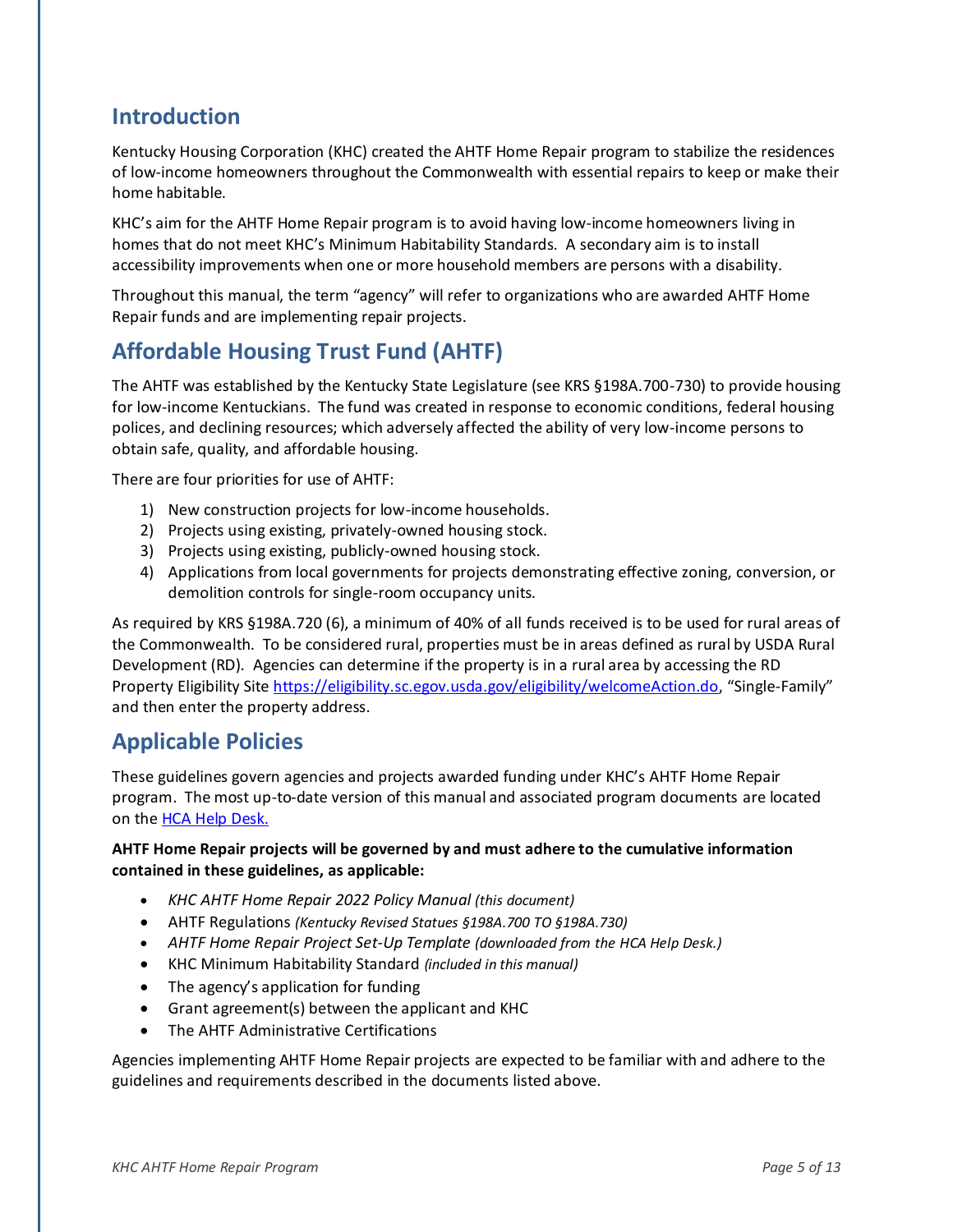# <span id="page-5-0"></span>**Eligible Households & Properties**

#### <span id="page-5-1"></span>**Eligible Household Income Limits**

Homeowner households must be at or below the AHTF applicable income limit which is defined as the **greater** of either: 60% of Kentucky's state median family income **or** 60% of area median income.

A homeowner's non-home assets may not be valued at more than \$50,000. The Project Set Up will include documentation for income eligibility of households.

| <b>AHTF Home Repair Maximum Household Income</b>                       | <b>Source of Income Limits</b> |
|------------------------------------------------------------------------|--------------------------------|
| The greater of either:<br>60% of Kentucky's state median family income | KHC's HCA Help Desk            |
| OR 60% of HUD area median income                                       |                                |

*Both limits are published annually by the U.S. Department of Housing and Urban Development (HUD). Th[e AHTF income limits](https://na01.safelinks.protection.outlook.com/?url=http%3A%2F%2Fr20.rs6.net%2Ftn.jsp%3Ft%3Dk4mimk5ab.0.0.5ldgmkdab.0%26id%3Dpreview%26r%3D3%26p%3Dhttps%253A%252F%252Fkyhmis.zendesk.com%252Fhc%252Fen-us%252Farticles%252F360016364014-KY-AHTF-Income-Limits-January-2019&data=02%7C01%7Csnesselrode%40kyhousing.org%7Cffec721d89414cf310a708d686f3c2b6%7Caea041267f1a46ed81fd06f9287a4399%7C0%7C0%7C636844778854434180&sdata=fhpxODW%2Bj2BwBc6Rh00KVMyznEAe0rJkSP%2F8dC8tdZ8%3D&reserved=0) are published on KHC's website and on th[e HCA Help Desk.](https://na01.safelinks.protection.outlook.com/?url=http%3A%2F%2Fr20.rs6.net%2Ftn.jsp%3Ft%3Dk4mimk5ab.0.0.5ldgmkdab.0%26id%3Dpreview%26r%3D3%26p%3Dhttps%253A%252F%252Fkyhmis.zendesk.com%252Fhc%252Fen-us&data=02%7C01%7Csnesselrode%40kyhousing.org%7Cffec721d89414cf310a708d686f3c2b6%7Caea041267f1a46ed81fd06f9287a4399%7C0%7C0%7C636844778854444192&sdata=AV2a%2BiTSSrBzDBOpSFDysZXZozetKTtTFeN66HUWVjQ%3D&reserved=0)*

## **Eligible Properties**

**Owner-occupied**: The home must be the homeowner's primary residence and the homeowner must have ownership interest in the land AND the home to be repaired. This is defined as:

- Property owned by the household by Fee Simple Deed;
- Property owned in a Life Estate;
- Property owned through a recorded Contract for Deed in effect for at least five (5) years, or
- Property leased via a recorded lease for a minimum term of ninety-nine (99) years.

**Single-family detached homes or manufactured homes**. Homes should be detached single-family dwellings or manufactured homes (again, ownership interest must be in both the structure and the land). Attached homes may be considered eligible by KHC on a case-by-case basis and will require a waiver if allowed by KHC.

# <span id="page-5-2"></span>**Amount, Form & Term of Assistance**

AHTF funds will be expended on per unit repair costs in an amount no less than \$1,000 and no more than \$15,000. Funds are provided in the form of a grant secured with a deed restriction for 5 years. After 5 years, the deed restriction period terminates.

KHC issued a public notice in October 2021, which allows a maximum of \$20,000 in project funding and \$1,500 in administrative fees until June 30, 2022. Unless KHC extends the time frame on the public notice, the funding amounts will revert to a maximum of \$15,000 for project funding and \$1,125 for administrative fees.

| Amount of<br>Assistance | $$1,000 -$<br>\$15,000 | Maximum does not include administrative fee of 7.5% of total repair<br>costs (maximum of \$1,125 or \$1,500 until June 30, 2022).<br>Assistance can be paired with other repair, weatherization, and<br>energy efficiency programs. However, the full \$15,000 in assistance<br>must be used before other mortgages are placed on the |
|-------------------------|------------------------|---------------------------------------------------------------------------------------------------------------------------------------------------------------------------------------------------------------------------------------------------------------------------------------------------------------------------------------|
|                         |                        | homeowner.                                                                                                                                                                                                                                                                                                                            |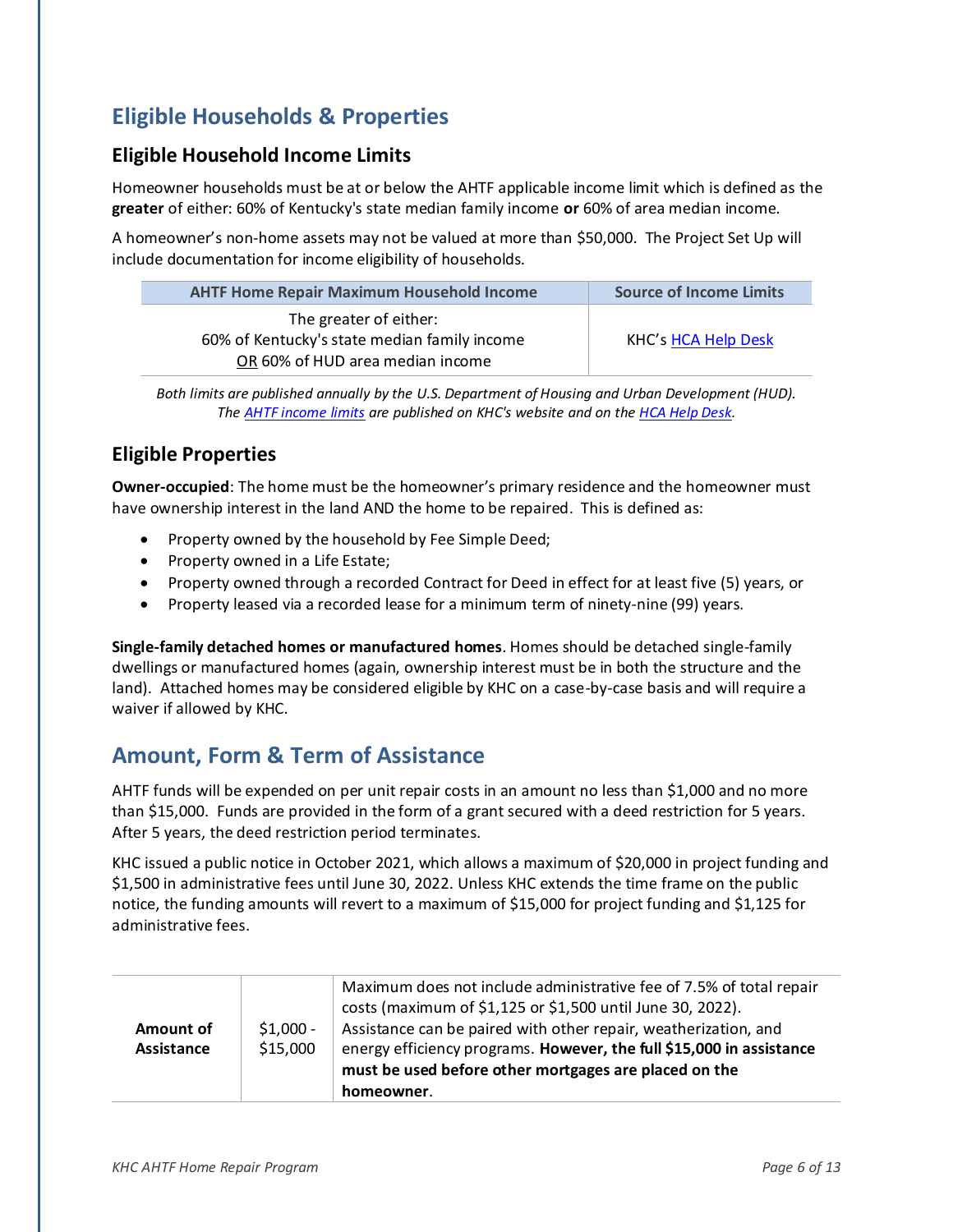| Form of<br>Assistance              | Grant               | Fully forgiven after the 5-year compliance period.                                                                                                                                                   |
|------------------------------------|---------------------|------------------------------------------------------------------------------------------------------------------------------------------------------------------------------------------------------|
| Compliance<br>Period/Term          | 5 years             | So long as the home is the primary residence of the assisted<br>homeowner for 5 years, assistance is forgiven. No additional AHTF<br>assistance can go to a home during the 5-year deed restriction. |
| <b>Securing</b><br><b>Document</b> | Deed<br>Restriction | Agencies must use KHC's AHTF Deed Restriction template.<br>After 5 years, the deed restriction terminates.                                                                                           |

# <span id="page-6-0"></span>**Eligible Project Costs**

The following are eligible costs under the AHTF Home Repair program:

- Materials and labor tied to home repairs that address items delineated in KHC's Minimum Habitability Standards.
- Construction management, including scope of work development and cost estimation.
- Administrative fees (lesser of 7.5% of **AHTF** repair costs or \$1,125).

**Administrative Fees:** Agencies implementing AHTF Home Repair projects may earn an administrative fee of no more than 7.5% of AHTF funds invested in repair costs. As the maximum AHTF investment per home is \$15,000, the maximum per unit administrative fee is \$1,125, and the maximum total ATHF combined allocation per unit is \$16,125.

# <span id="page-6-1"></span>**Eligible Repair Costs: Minimum Habitability Standards**

**AHTF Home Repair funds may ONLY be used to bring a home up to Minimum Habitability Standards, to install accessibility improvements, and make the optional improvements listed below.** 

**Homes MUST meet ALL the following standards upon project completion**, with the exception of optional improvements**.** Final reimbursement will not be made until a KHC inspector has performed a satisfactory on-site inspection.

**Failure to bring a home up to these standards will result in repayment to KHC by the project sponsor** (exceptions to this are listed in the "Special Circumstances" section below).

| <b>KHC MINIMUM HABITABILITY STANDARDS</b> |                                                                                                                                                                                                                                                                                                                                                                                                                                                                                                                                                                                                                                                                                                                                                                                                                                                                                                                   |  |
|-------------------------------------------|-------------------------------------------------------------------------------------------------------------------------------------------------------------------------------------------------------------------------------------------------------------------------------------------------------------------------------------------------------------------------------------------------------------------------------------------------------------------------------------------------------------------------------------------------------------------------------------------------------------------------------------------------------------------------------------------------------------------------------------------------------------------------------------------------------------------------------------------------------------------------------------------------------------------|--|
| <b>Structure</b>                          | a. The home is structurally sound to protect the residents from the elements and<br>not pose any threat to the health and safety of the residents. A structurally<br>sound building is one which has not decayed, deteriorated, or in danger of<br>thermal envelope failure. The thermal envelope consists of any plane adjacent to<br>habitable, conditioned, and/or storage space included in the home's footprint.<br>b. The roof must be structurally sound and weathertight.<br>c. Ceilings, wall, and floors must not have any serious defects such as severe<br>bulging or leaning, large holes, loose surface materials, severe buckling, missing<br>parts or other serious damage.<br>d. The exterior wall structure and surface must not have any serious defects such as<br>serious leaning, buckling, sagging, large holes, or defects that may result in air<br>infiltration or vermin infiltration. |  |
| <b>Access</b>                             | The home must demonstrate a reasonably safe path of egress by:<br>a. complying with the current Kentucky Residential Code; or                                                                                                                                                                                                                                                                                                                                                                                                                                                                                                                                                                                                                                                                                                                                                                                     |  |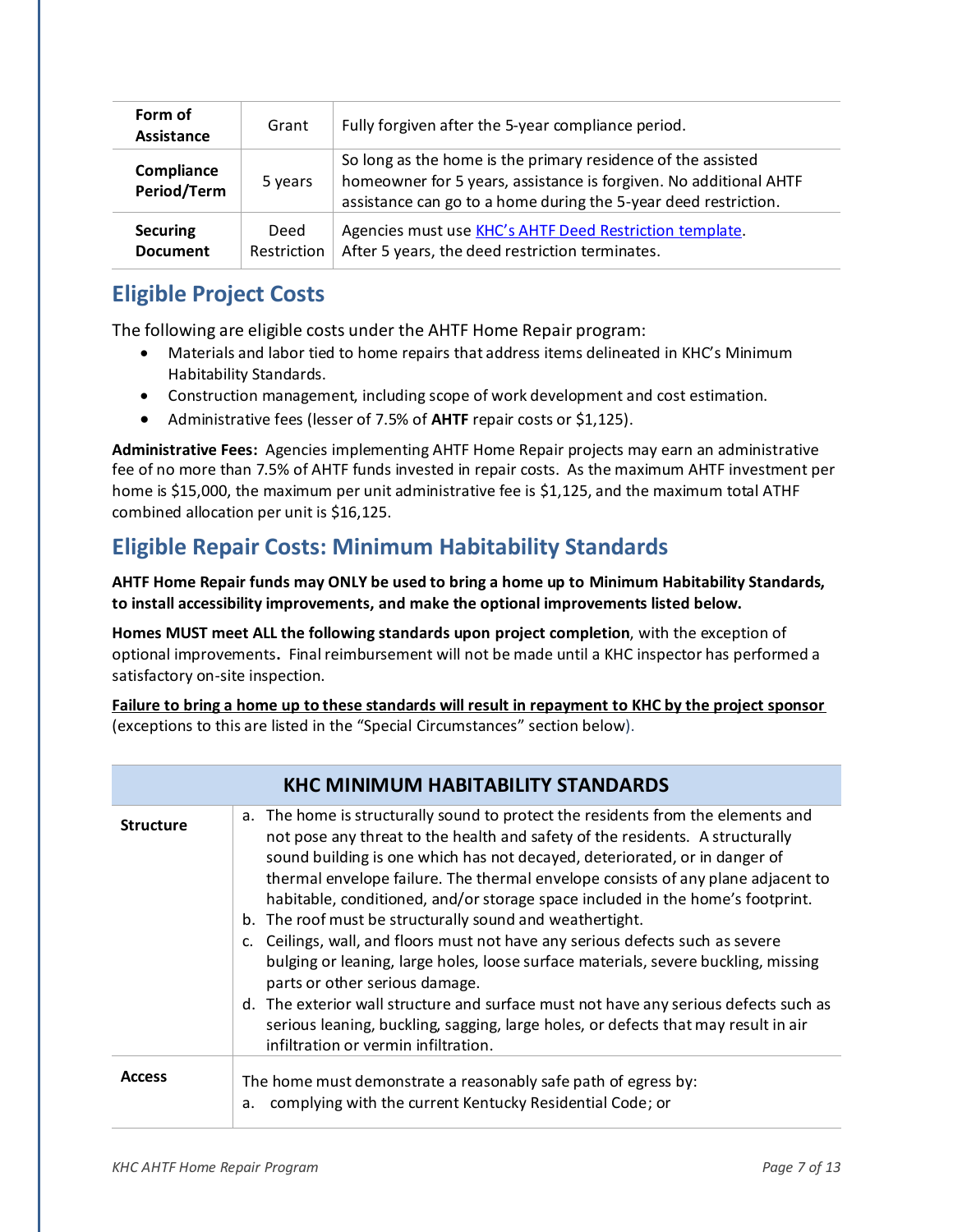| Space and                              | complying with the applicable Kentucky residential building code at time of<br>b.<br>construction (applies to homes built since statewide code adoption); or<br>(for homes built before statewide adoption of building code), ensuring the<br>c.<br>condition of the interior and exterior stairs, halls, porches, walkways, etc., must<br>not present a danger of tripping and falling. (For example, broken or missing steps<br>or loose boards are unacceptable.)<br>The home must provide an acceptable place to sleep and adequate space, privacy,                                                                   |
|----------------------------------------|---------------------------------------------------------------------------------------------------------------------------------------------------------------------------------------------------------------------------------------------------------------------------------------------------------------------------------------------------------------------------------------------------------------------------------------------------------------------------------------------------------------------------------------------------------------------------------------------------------------------------|
| security                               | and security for the occupants and their belongings. Bedrooms and bathrooms much<br>have doors and be sufficient in size for their intended use.                                                                                                                                                                                                                                                                                                                                                                                                                                                                          |
| <b>Interior air</b><br>quality         | Each room or space within the home has a natural or mechanical means of<br>a.<br>ventilation.<br>The interior air is free of pollutants at a level that might threaten or harm the<br>b.<br>health of residents. (No gas cans, paint cans, mold, pesticides, herbicides, etc.)<br>Existing clothes dryers must be vented to the outside.<br>c.                                                                                                                                                                                                                                                                            |
| <b>Water Supply</b>                    | The home must have an adequate hot and cold-water supply.                                                                                                                                                                                                                                                                                                                                                                                                                                                                                                                                                                 |
| Sanitary<br><b>Facilities</b>          | The home has at least one bathroom/sanitary facility that is in proper operating<br>condition, is private, and is adequate for personal cleanliness and the disposal of<br>human waste.                                                                                                                                                                                                                                                                                                                                                                                                                                   |
| <b>Thermal</b><br>environment          | The home has heating facilities in proper operating condition.                                                                                                                                                                                                                                                                                                                                                                                                                                                                                                                                                            |
| <b>Illumination</b><br>and electricity | The home has adequate natural or artificial illumination to permit normal indoor<br>a.<br>activities and support health and safety.<br>There are sufficient electrical sources to permit the safe use of electrical<br>b.<br>appliances in the shelter.<br>The home has no apparent electrical hazards.<br>c.                                                                                                                                                                                                                                                                                                             |
| Food<br>preparation                    | A food preparation area is provided and contains suitable space and equipment to<br>store, prepare, and serve food in a safe and sanitary manner. Home must have a<br>refrigerator AND a means of cooking (stovetop or microwave oven).<br>If the primary refrigerator has failed or is absent, AHTF Funds may be used to<br>a.<br>repair the appliance or purchase a 16 Cu. Ft. refrigerator that meets or exceeds<br>Energy Star standards.<br>If the primary means of cooking has failed or is absent, up to \$450 in AHTF Funds<br>b.<br>may be used to repair the appliance or purchase a stove or a microwave oven. |
| Sanitary<br>conditions                 | The home is maintained in a sanitary condition with no significant pest infestations,<br>health-endangering filth, animal feces and/or urine etc.                                                                                                                                                                                                                                                                                                                                                                                                                                                                         |
| <b>Fire safety</b>                     | There is at least one working smoke alarm in each bedroom and one in the<br>a.<br>common area of each level.<br>Homes with fuel burning appliances or an attached garage must have UL listed<br>b.<br>carbon monoxide alarm(s) installed outside each sleeping area in the immediate<br>vicinity of all bedrooms.<br>There is a second means of egress from a bedroom (door or openable window).<br>c.                                                                                                                                                                                                                    |
| <b>Accessibility</b>                   | When one or more household members are persons with a disability):<br>Improvements must be made that are demonstrably necessary for a disabled<br>resident to inhabit the home: wheelchair ramps, bathroom grab bars, bath<br>seats/benches, etc.                                                                                                                                                                                                                                                                                                                                                                         |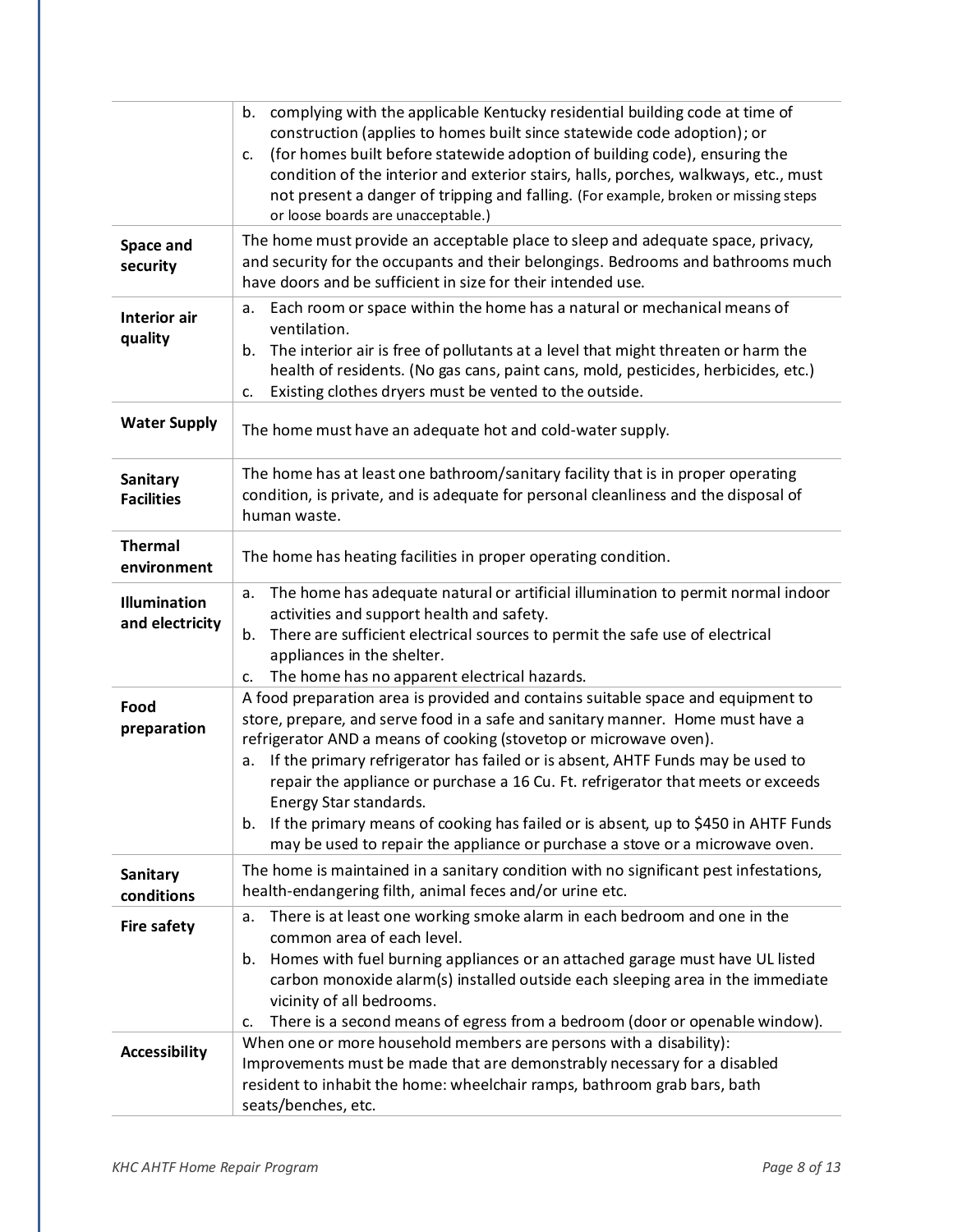| <b>OPTIONAL</b> | Provided a home meets ALL the above Minimum Habitability Standards listed above, |
|-----------------|----------------------------------------------------------------------------------|
| Improvements    | the following improvements may be made:                                          |
|                 | Installation of a second entrance/exit (ingress/egress).<br>а.                   |
|                 | Air conditioning.<br>b.                                                          |
|                 | Repairs to a second bathroom.<br>c.                                              |
|                 | Replacement of functioning home systems that are at/near the end of their<br>d.  |
|                 | useful life.                                                                     |
|                 | Energy efficiency improvements.<br>e.                                            |

#### **Special Circumstances**

Failure to bring a home up to KHC's Minimum Design Standards will result in repayment to KHC by the agency, however KHC may waive repayment on a case-by-case basis. For instance, if a homeowner dies as repair work is underway and an income-eligible heir will not occupy the home, KHC will not require funds to be repaired.

If a previously unknown health or safety issue arises that requires repair work to cease, KHC may allow the project a deadline extension. If work cannot resume due to unresolved health or safety issues, KHC will allow, on a case-by-case basis, the project to terminate without penalty to the agency.

#### **Working with KHC's Design & Construction Review Team**

KHC understands its Minimum Habitability Standards leave room for interpretation on the part of agencies and KHC's inspectors. KHC offers the following guidance:

- Agencies are advised to develop as detailed a repair scope of work as possible for each home. This will be submitted to KHC via template built into the AHTF Home Repair Set-Up (available on th[e HCA Help Desk](https://kyhmis.zendesk.com/) )
- In addition, a thorough set of existing conditions photos will allow KHC's Design & Construction Review staff to understand the repairs need to bring a home up to Minimum Habitability Standards.
- Should an agency be unsure as to how to meet Minimum Habitability Standards or what repairs KHC will allow, contact KHC's Design & Construction Review team.
- If repairs do not bring a home up to Minimum Habitability Standards, the agency will have to either invest non-KHC funds in additional repairs or repay AHTF funds.

## <span id="page-8-0"></span>**AHTF Home Repair Program Process**

1. **Project Set-Up**. An agency can request funds for a qualified homeowner/home by submitting a complete AHTF Home Repair Project Set-Up (available a on th[e HCA Help Desk\)](https://kyhmis.zendesk.com/) for each homeowner/home. There is no limit on the number of set-up packets an agency may submit simultaneously, other than the agency's available AHTF funding.

Listed below are the documents to be sent to KHC once the agency has approved the family to receive AHTF Home Repair Program funds. The KHC Home Repair Set Up Packet will indicate required supporting documentation on the *Checklist* tab. A copy of these documents should also be maintained in the recipient files:

- AHTF Home Repair Project Set-Up Template (downloaded from [HCA Help Desk](https://kyhmis.zendesk.com/).)
	- o Project sources & uses
	- o Homeowner income determination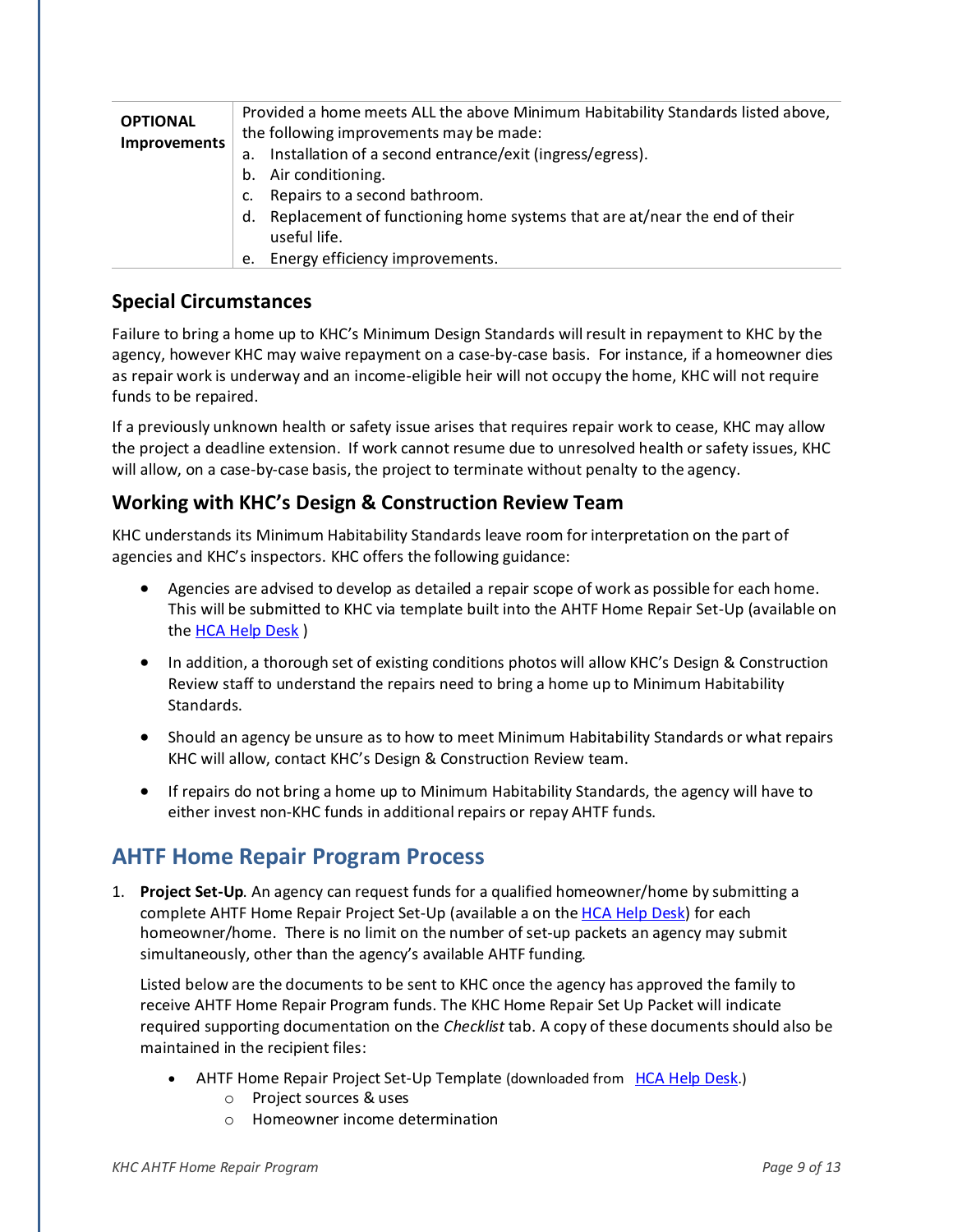- $\circ$  Repair scope of work and cost estimate (may include contingency as long as project costs do not exceed \$20,000 until June 30, 2021)
- Photos of existing home conditions, documenting all areas/items to be addressed to bring home up to KHC Minimum Habitability Standards
- USDA Rural Development (USDA-RD) Property Determination Eligibility
- Proof of Ownership
- Deed Restriction
- Other documents as required by KHC
- Any other documents listed on the AHTF Home Repair Project Set-Up "Checklist" tab
- 2. **Deed Restriction.** Once KHC has approved the project Set-Up, the agency will be responsible for executing and recording the deed restriction, using [KHC's AHTF Deed Restriction Template](https://kyhmis.zendesk.com/hc/en-us/articles/360010528614-HCA-AHTF-Deed-Restriction-Template).
- 3. Once KHC has approved the set-up packet and deed restriction, KHC will issue an activity number and release of funds for the eligible household.
- 4. **Draw Request.** Disbursement will be made to the agency. The agency will be responsible for obtaining a lien waiver from the Contractor. Participating agencies are limited to two (2) draws per unit during repair work and a final draw request at project completion. All draw requests must be submitted through the **Program Funding Draw Management System** (PFDMS).

Draw amounts should be proportionate to the percent of completion of the unit. KHC reserves the right to reduce any draw that is requesting excessive funds compared to the construction completion of the unit.

To set-up an account, visit the [Program Funding Draw Management System](https://wapps.kyhousing.org/Khc_webdraw/u/l) and follow these steps.

- 1. Register/Create an account.
- 2. Request access to project.
- 3. After project access approved, create and submit the draw request.

If you have any questions or need assistance registering, please review th[e FAQ](https://wapps.kyhousing.org/KHC_WebDraw/FAQ) section of the System or contact KHC's [Help Desk.](https://kyhmis.zendesk.com/home)

- 5. **Inspections.** KHC will inspect each home and must verify the home meets KHC's Minimum Habitability Standards before releasing the final draw. If repairs do not bring a home up to Minimum Habitability Standards, the agency will have to either invest non-KHC funds in additional repairs or repay AHTF funds.
- 6. **Project Completion Report (PCR).** A PCR and other project documentation are to be sent to KHC with the Final Draw, when an individual home has been brought up to KHC Minimum Habitability Standards with AHTF Home Repair funds and the project has been completed. A copy of these document should also be maintained in the recipient files.
- 7. **Record Keeping.** Applicants are responsible for ensuring that above documentation is maintained for all AHTF assisted projects for a period of five (5) years after the project completion date.

# <span id="page-9-0"></span>**Additional Policies**

KHC Reserves the right to:

• Withdraw its conditional funding commitment if items are not submitted by the applicant by the date referenced in the commitment letter.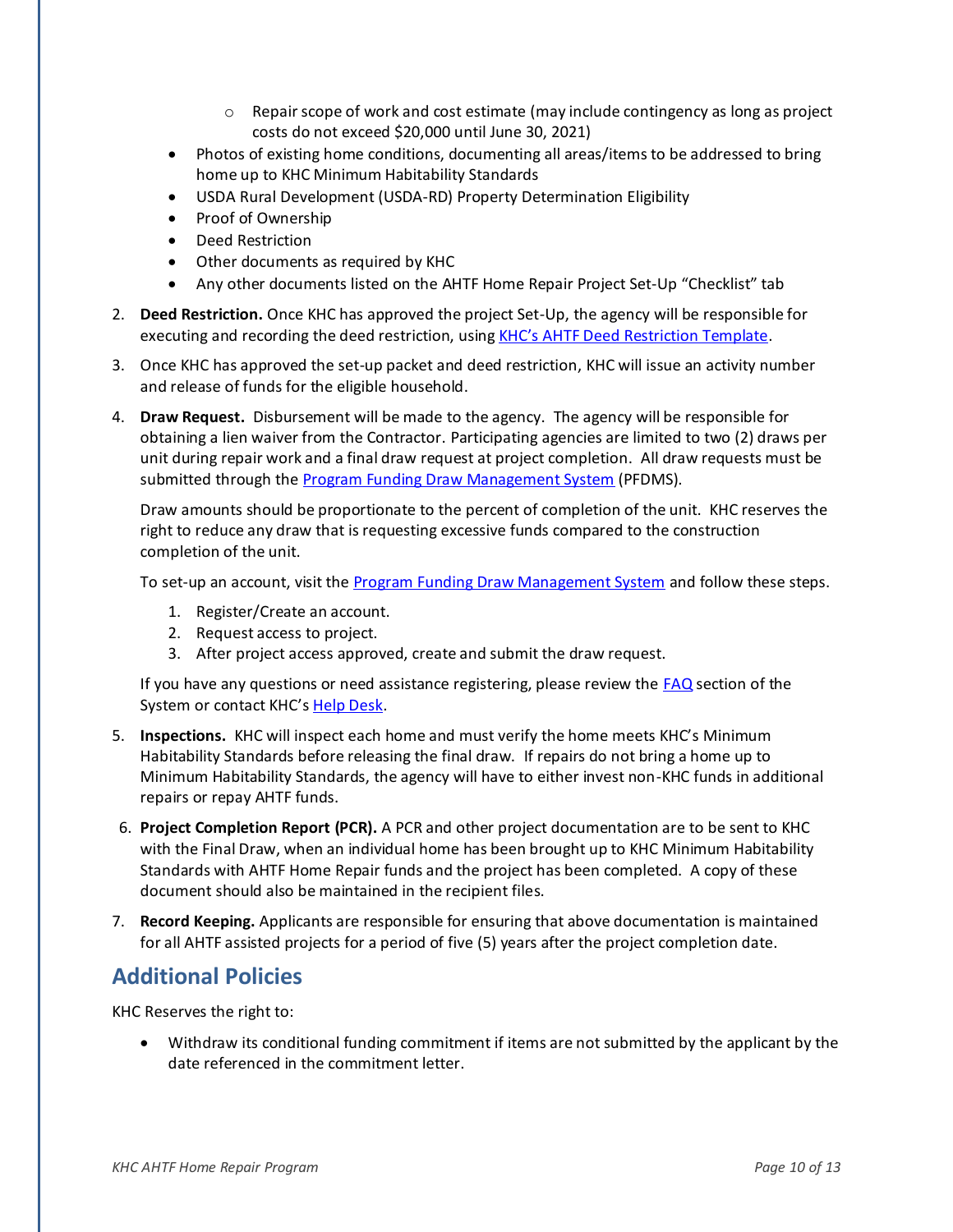- Recapture funds if funds are not committed and/or expended and construction completed by the date referenced in the funding agreement, or if the project substantially changes after funding commitment.
- Periodically review the applicant's progress toward timely commitment and expenditure of the AHTF allocation. If KHC determines that the project is no longer feasible or is not progressing timely so that the imposed deadlines will be met, funds may be recaptured.
- KHC will recapture funds for any applicant who becomes suspended or debarred in accordance with the KHC Suspension and Debarment Policy.

Other examples of situations that constitute recapture may be included in the AHTF grant agreement. Applicants are advised to read those requirements carefully to avoid recapture of AHTF funds.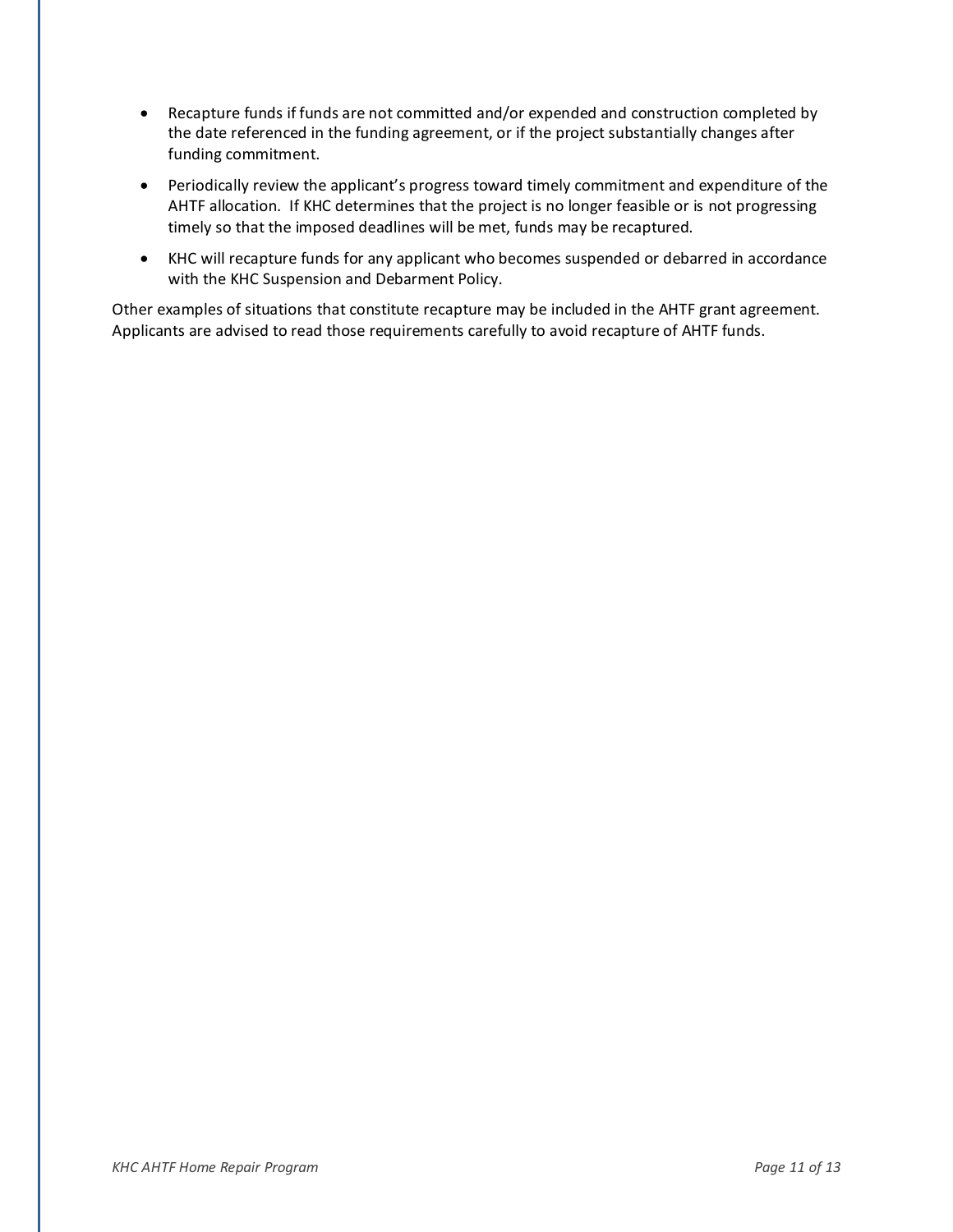# <span id="page-11-0"></span>**APPENDIX**